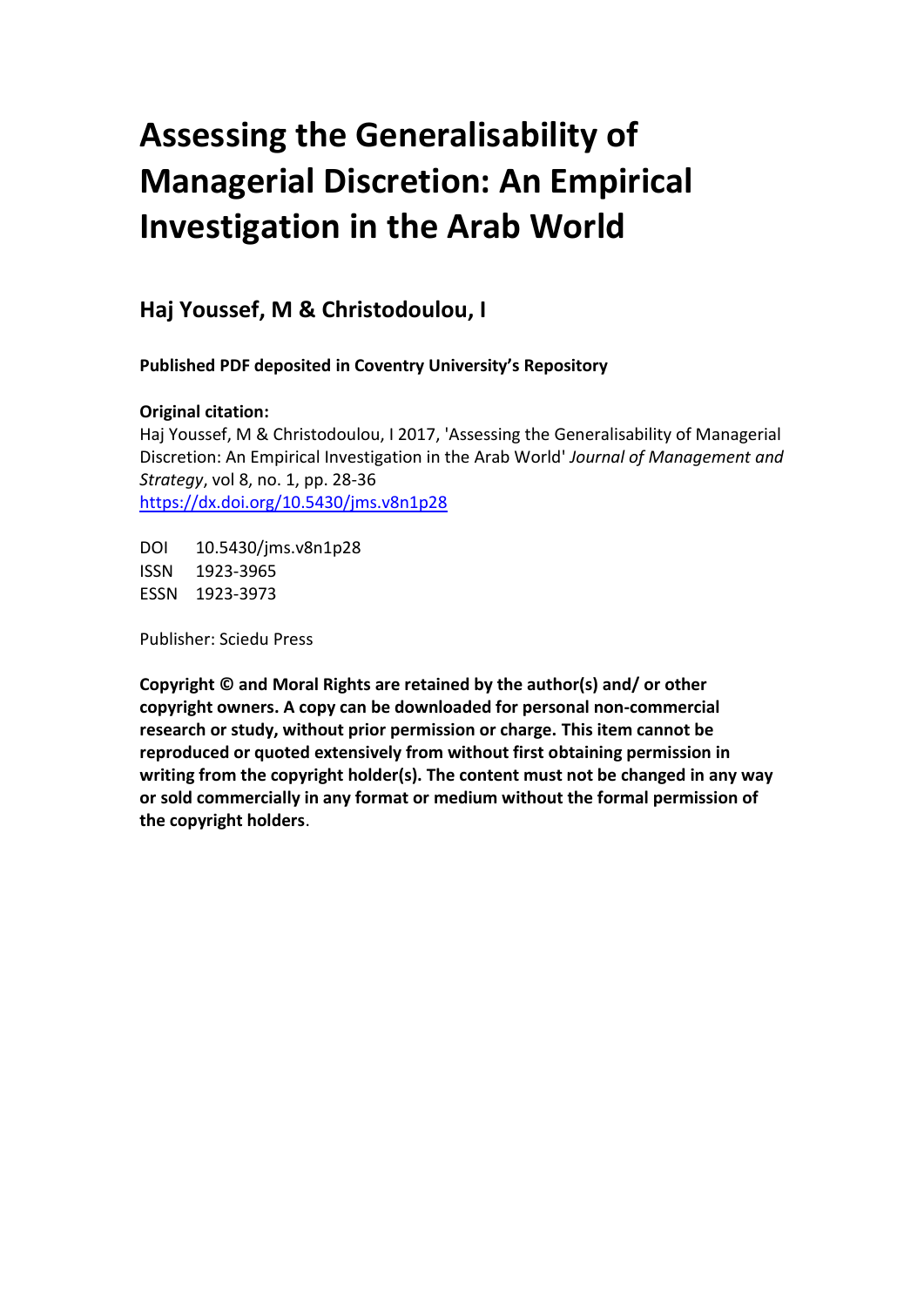# Assessing the Generalizability of Managerial Discretion: An Empirical Investigation in the Arab World

Moustafa Salman Haj Youssef<sup>1</sup> & Ioannis P. Christodoulou<sup>1</sup>

<sup>1</sup> Westminster Business School, University of Westminster, London, United Kingdom

Correspondence: Moustafa Salman Haj Youssef, Westminster Business School, University of Westminster, 35 Marylebone Road, NW1 5LS, London, United Kingdom.

| Received: January 19, 2017 | Accepted: February 3, 2017 | Online Published: February 6, 2017         |
|----------------------------|----------------------------|--------------------------------------------|
| doi:10.5430/ims.v8n1p28    |                            | URL: http://dx.doi.org/10.5430/jms.v8n1p28 |

# **Abstract**

The purpose of this paper is to examine the generalizability of national-level managerial discretion and to assess whether the national context play a role in changing mainstream research findings. Based on a sample of three Arabian countries and using a panel of prominent cross-cultural scholars who provided 138 discretion scores for the sampled countries, we replicate the national framework of Crossland and Hambrick (2011) in a new cultural context. The cultural dimensions were measured via survey responses of 375 middle-managers based on House et al. (2004) cultural practices scale. Consistent with Crossland and Hambrick (2011), we demonstrate that individualism and uncertainty tolerance have the same positive effect on CEOs discretion even in a different cultural setting. In contrast, we show that power distance has a positive and significant effect on managerial discretion. Our results indicate that executives can take idiosyncratic and bold actions to the extent to which the cultural environment allows them to do so. Accordingly, we contribute by showing the importance of the national setting in affecting the generalizability of discretion findings.

**Keywords:** managerial discretion, national culture, cultural practices, CEOs, Arab countries

# **1. Introduction**

Managerial discretion, which stands for the latitude of strategic actions, is a bridge between two polar views (Hambrick and Finkelstein, 1987). On the one hand, population ecology (Hannan and Freeman, 1977), contingency theory (Lawrence and Lorsch, 1967), and neo-institutionalism (DiMaggio and Powell, 1983) postulate evidence asserting that executives are constrained in the way they take strategic choices due to isomorphic, environmental, inertial and relentless forces. On the other hand, work on executive effects (e.g. Hambrick and Quigley, 2014), classic management (e.g. Andrews, 1971) and upper echelons (e.g. Hambrick and Mason, 1984) provide contrasting outputs emphasizing the fundamental importance of top managers in shaping and influencing organizations' outcomes.

Discretion antecedents vary from micro to macro dimensions. Majority of earlier studies (e.g. Keegan and Kabanoff, 2008; Finkelstein, 2009; Hambrick and Quigley, 2014) have focused on the three initial (inidiviaudal, organization and industry) antecedents introduced by Hambrick and Finkelstein (1987). Though, very little work has considered the impact of national institutions on managerial discretion. Only recently, managerial discretion has been examined on a national-level (Crossland and Hambrick, 2011) by emphasizing the impact of cultural values including: individualism, uncertainty tolerance, power distance and cultural looseness on CEOs discretion of public firms headquartered in several OECD countries. This national-level paradigm represents an important contribution to the discretion field, which has broadened its scope. However, the current research reflects the traditional emphasis on 'general theory' approach to the managerial discretion concept. Despite the importance of generalization, such concept may show differing manifestations in a different context, particularly due to the context dependency of the discretion construct (Hambrick and Finkelstein, 1987). Wangrow and colleagues (2015) in their review of empirical studies on managerial discretion called for a better conceptualization of the theory and particularly urged researchers to directly assess and test the validity of the discretion constructs in new settings. Therefore, our aim is to incorporate such consideration by empirically integrating the effect of a new national context on CEOs discretion. Such effort helps to compensate the dearth of research on non-tradition context (e.g. Arabian countries), and question the generalizability of earlier studies.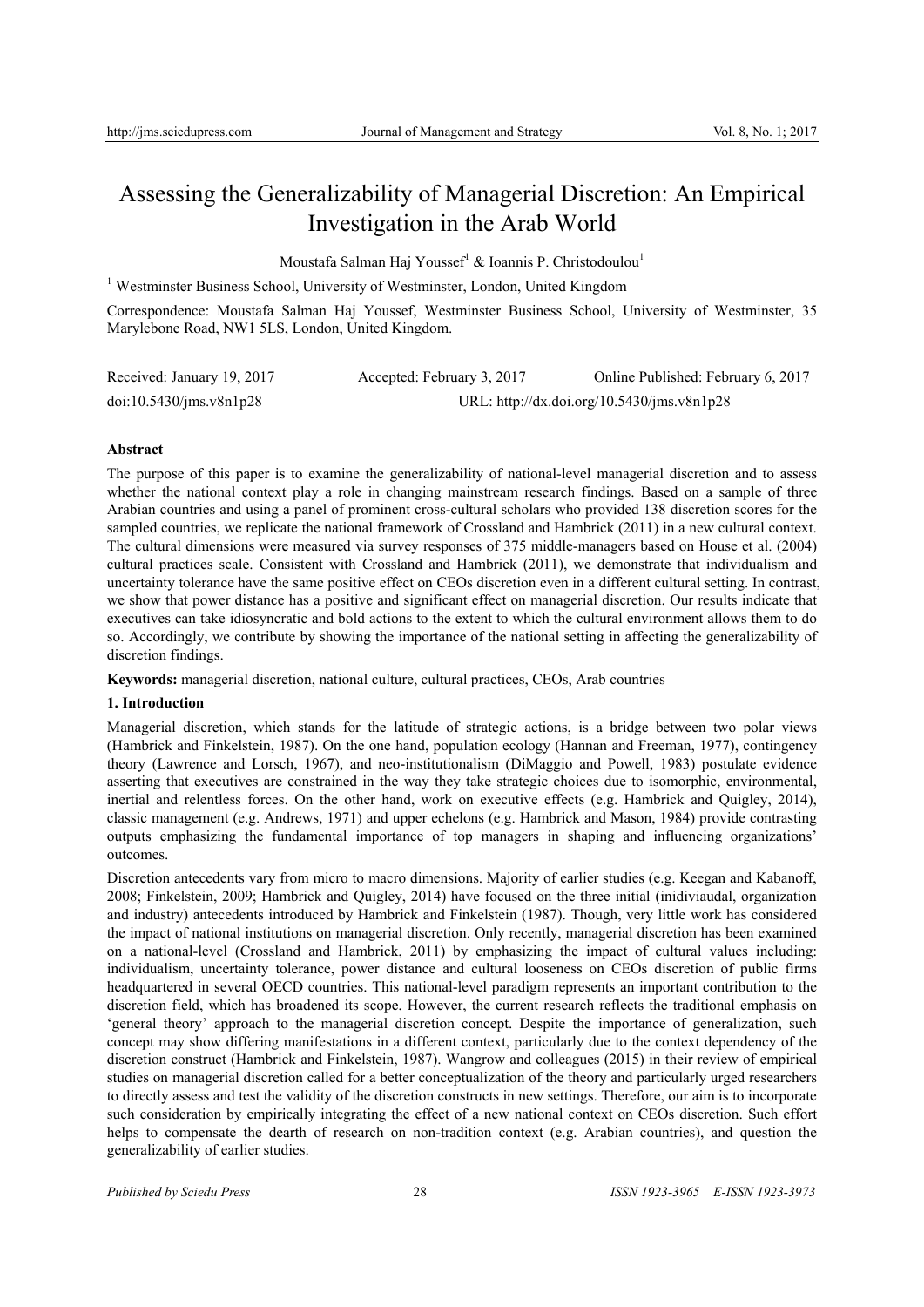Building on the institutional theory, we replicate Crossland and Hambrick (2011) study by assessing the impact of societal culture of three Arabian countries on CEOs discretion. We anticipate that our paper provides several contributions to this growing and important field of research. Unlike prior research that merely investigated the national-context, our study emphasizes the specificity and importance of this macro environment as a crucial determinant of executives' discretion. Contrary to prior findings (Crossland and Hambrick, 2011), we emphasize the importance of societal hierarchy labeled as power distance to be a fundamental enabler of CEOs latitude of actions.

Our study reaches its desired conclusion by adopting the following structure. In the subsequent section, we deliver a critical review of the current discretion literature along with identifying the research gap. Next, using the institutional theory, we develop our theoretical reasoning and provide several research hypotheses. Later, we provide a description and justification on our sample, variables measurements and the empirical technique employed to test our propositions. Following that, we present and discuss our findings. Lastly, we highlight the contributions of our work and its implication for theory and practice.

# **2. Managerial Discretion Review**

In their initial conceptualization, Hambrick and Finkelstein (1987) argued that in order for discretion to exist, executives should be aware of a range of alternative actions and these actions should fall within the 'zone of acceptance' of powerful stakeholders. Discretion was depicted to originate from three main distinct sources that are: executives' individualities, organization and task environment characteristics. As such and in order to make discretion more perceptible, it is crucial to illustrate and discuss these various antecedents.

Executives operating within the same domain can envisage distinct set of actions depending on their own psychological characteristics (Child, 1997). Some top managers have the ability to envision a wider range of alternatives and create multiple courses of actions that would affect organization performance. These psychological micro-foundations are unique features that determine executives' discretion. Taking for example executive locus of control (Rotter, 1966). Internal executive, who believes that events and consequences happening around him/her are under his/her control, is accorded higher levels of discretion. In contrast, external executive, who deems that outer events are beyond his/her own control, suffer from a narrowed array of alternative actions and thus is not able to foresee idiosyncratic actions. Building on the upper echelons theory, this research stream used discretion as an essential moderator in order to assess the impact on firm performance. In this vein, locus of control (e.g. Carpenter and Golden, 1997), ambiguity tolerance (Dollinger et al., 1997), commitment to the status quo (McClelland et al., 2010), risk taking behavior (Roth, 1992) and cognitive base (Hambrick, 2007) showed to play an important role in shaping managerial discretion.

Inertial forces (e.g. age, size, capital intensity), resource scarcity/availability, powerful inside stakeholders and other internal organizational factors are considered the second loci of managerial discretion (Wangrow et al., 2015). These organizational features define the extent to which the firm is amenable to a variety of possible choices and consequently will feed the CEO with greater latitude of actions which will in-turn affect firm outcomes (Hambrick and Finkelstein, 1987). Firms with abandon slack resources allow executives to easily foresee change and choose from a wider variety of alternatives (Wasserman et al., 2010), thus greater discretion. Similarly, the lack of ingrained organizational culture along with a passive board composition would award higher discretion (Boyd and Salamin, 2001). Relatedly, predecessor retention and CEO duality increases the likelihood of strategic changes which in turn enhances managerial discretion (e.g. Quigley and Hambrick, 2012; Kim, 2013).

The organization's domain or task environment in which a firm operates could drastically alter executive actions. Some industries can afford greater variety of choices/actions as opposed to others. This dimension compromises the majority of discretion studies. Initially proposed as major industry characteristics; product differentiability, market growth, industry structure, demand instability, quasi-legal constraints and powerful outside forces represent the core forces shaping executives' discretion (Hambrick and Finkelstein, 1987). For instance, Finkelstein (2009) found that demand instability along with industry concentration (representing structure) to be negatively related to CEO discretion. On the other hand, industry regulations were found to constrain executives' latitude of actions (e.g. Peteraf and Reed, 2007; Goll et al., 2008).

A fourth set of external influencers originates from the national institutional environment. Crossland and Hambrick (2007) were the first scholars who examined the cross-national differences in relation to CEO effect on firm performance using a set of national institutions. Despite their assertions that managerial discretion is the primary instrument through which countries institutions sway CEO effect on firm performance, they did not provide any empirical measures of discretion. By departing from this standpoint, Crossland and Hambrick (2011) argued that cultural values in terms of individualism, uncertainty tolerance and power distance shape the degree of discretion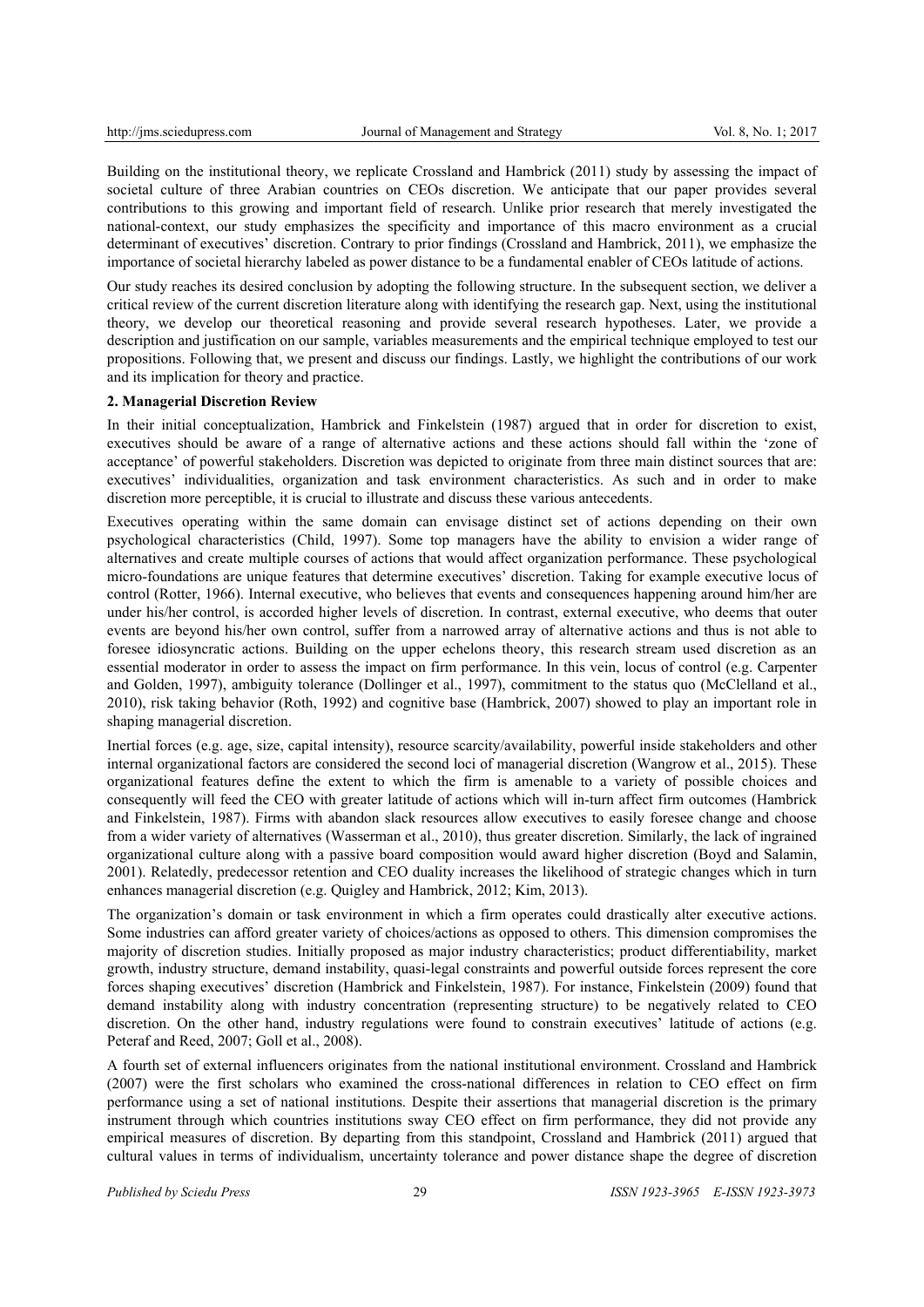provided to CEOs headquartered in a particular country. More precisely, they empirically tested the association between countries cultural dimensions and managerial discretion, and found that individualism and uncertainty avoidance are positively related to CEO discretion. However, Crossland and Hambrick (2011) failed to provide support for their assertion that power distance would be positively related to managerial discretion. In contrast, they found a strong negative relationship.

At present, the examination of discretion at the national level has added an important line of enquiry, however considerable opportunities still exist to investigate the effect of countries' institutional characteristics on executive discretion. This dearth of research significantly diminishes our understanding of under-researched contexts and their influence on general theory, in this case managerial discretion. Thus, we are attempting to fill in the holes by discovering the manifestations of managerial discretion in a new cultural context.

# **3. Theoretical Background and Research Hypotheses**

Our paper is based on the premise that national culture is likely to play a crucial role in shaping the degree of leeway executives have. Going back to the routes of managerial discretion, Hambrick and Finkelstein (1987) argued that executives possess discretion if their actions fall within stakeholder's zone of acceptance (in this case societal culture) and the relative power of the stakeholder to object deviant actions that the relative power of these stakeholders who perceive actions as objectionable. Building on the former condition, executives are faced with environmental constraints if their actions fall outside of society's zone of acceptance. If executives implement actions that infringe the acceptable practices within a particular society, these actions will be perceived as objectionable. The perception of unacceptability of a certain action is a function of the prevailing societal norms (national culture). As such, societies that differ in their cultural norms will respectively differ in perceiving actions as objectionable. In other words, actions that are deemed acceptable in some societies may well be observed as obnoxious in others. In this vein, Crossland and Hambrick (2011) assessed the impact of culture on CEO discretion in several OECD countries. They operationalized national culture using three societal norms: individualism, uncertainty tolerance and power distance. Building on the same logic, we re-examine the effect of these cultural dimensions on CEO discretion operating in new cross-cultural context. In doing so, we reinforce the context dependency of the discretion construct and more importantly provide a validity of the national construct of discretion.

# *3.1 Individualism*

Individualism and collectivism construct has been strongly surveyed in the literature of national culture and cross-cultural studies (e.g. House et al., 2004). People in individualistic societies tend to favor: self-goals, autonomous actions, personal needs and rational behavior as opposed to their counterparts in collectivistic environments in which they tend to be more: integrated within certain groups, favor collective behavior to benefit the majority and follow a consensus-based decision-making (Smith et al., 1996; Hofstede, 2001). Such practice reflects into organizational behavior in terms of human resource practices, motivation, job satisfaction, accountability, job attitudes, etc. (House et al., 2004). But more importantly is its implication in relation to leadership. Ali and colleagues (1997) argued that Arab managers possess stronger attitude towards participative and consultative decision-making at work, this is due to their high emphasis on collectivism. In contrast, in the United States, a highly individualistic culture, leaders cognitive base reflects their cultural foundations in relation to being independent, forceful and strong willed (Dorfman, 1998). Thus, in individualistic cultures, leaders act in an autonomous way, follow task accomplishment without relying on group harmony and emphasize individual discretion (Triandis, 1993; Erez and Earley, 1993). Such societies provide a wider 'zone of acceptance' for executives to idiosyncratically take unilateral decisions, and have greater leeway in deciding the future of their organizations (Crossland and Hambrick, 2007). On the other hand, collective cultures do not tolerate individual initiatives. For that reason, executives are more accountable for firms' failure in such cultures (Krull et al., 1999). Executives experience high latitude of actions if their society encourage and accept unilateral, autonomous and idiosyncratic behavior. Following Crossland and Hambrick (2011) proposition, we posit that collectivist countries impose greater constraints on CEOs to take consensus-based decisions in which their own interpretation and choices would not deem important. Thus:

*H1: Individualism has a positive and significant effect on managerial discretion.* 

#### *3.2 Uncertainty Tolerance*

Initially used as an organizational phenomenon, uncertainty avoidance relates to the extent to which ambiguity is tolerated within a society (House et al., 2004). In other words, some environments consider ambiguous events or unpredictable actions as a threat and thus prefer rules and orders to uncontrolled situations. By employing conventions, rituals, rules and orders people in high uncertainty avoidance societies will try to minimize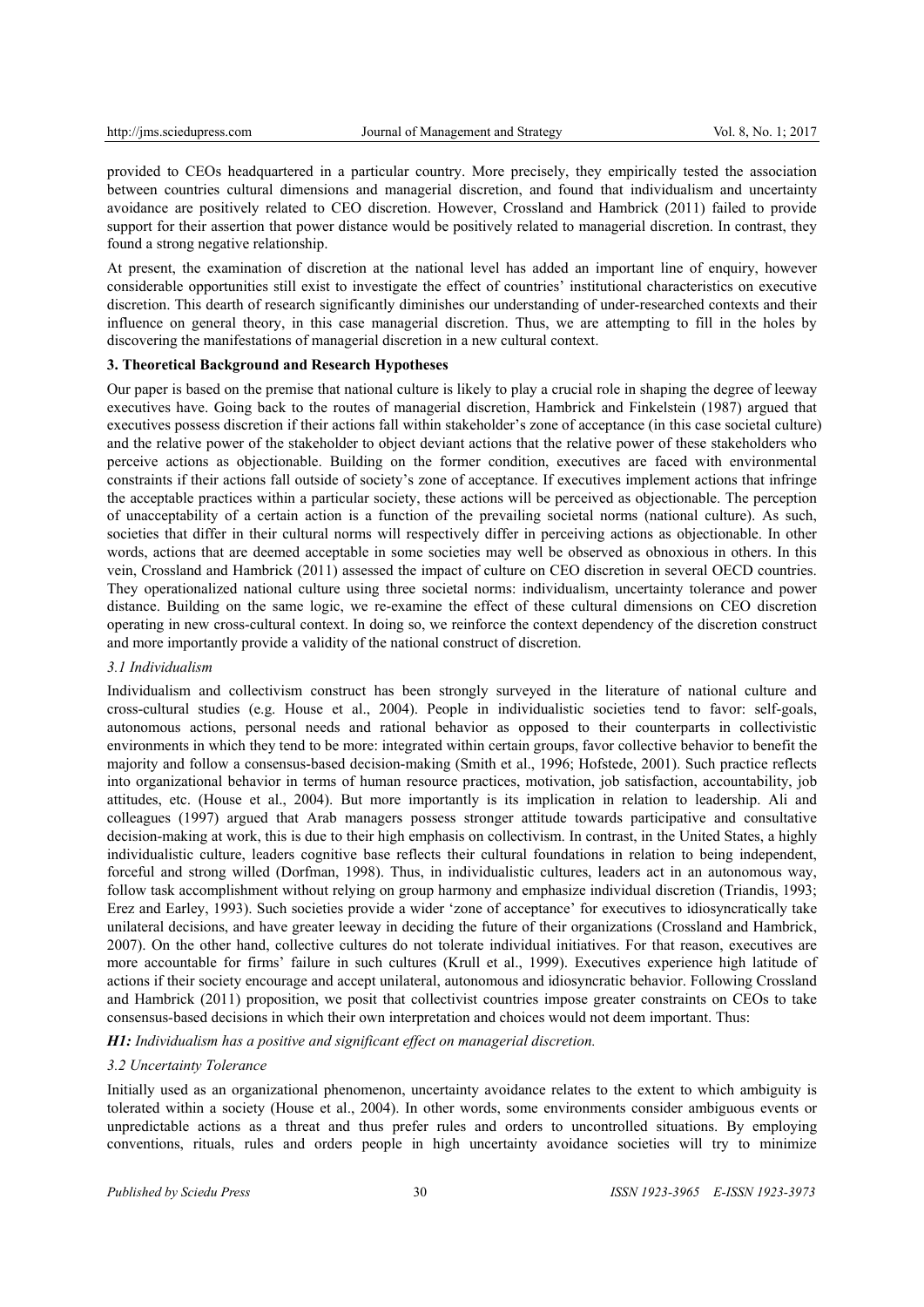unpredictability (Hofstede, 2001). Societies low on uncertainty avoidance are more malleable to accept radical, uncertain, dramatic and means-end ambiguity actions (Crossland and Hambrick, 2011). In such countries, people are more tolerant to change and are characterized to be more risk takers. Oppositely, in high uncertainty avoidance cultures executives' actions are constrained and perceived as objectionable if they involve high degree of ambiguity. When faced with unpredictable situations, executives will have wider array of actions to choose from in order to face such ambiguity (Crossland and Hambrick, 2007). Crossland and Hambrick (2011) empirically found that CEOs of firms headquartered in countries low on uncertainty avoidance possess higher levels of discretion as opposed to their equivalents in high uncertainty avoidance environments. Moreover, House et al. (2004) posited that uncertainty is a notable element of feedback seeking behavior. Individuals in high uncertainty avoidance environments behave in a way that looks for feedback to gather information in order to build appropriate actions (Morrison, 2002). In such behavior, individuals decision-making base would be significantly related and influenced by others feedback. In other words, executive decisions will be a function of collective reasoning. That being said, CEOs in these cultures will be pushed to take collective rather than individualistic and idiosyncratic decisions. Accordingly:

*H2: Uncertainty tolerance has a positive and significant effect on managerial discretion.*

# *3.3 Power Distance*

Some cultural dimensions indicate society's tolerance for inequality or power distribution (Carl et al., 2004). Out of these values are: hierarchy (Schwartz, 1994), achievement aspiration (Trompenaars and Hampden-Turner, 1998), moral discipline (Chinese Culture Connection, 1987) and power distance (Hofstede, 2001; House et al., 2004). In our study, we are keen to test the association between the latter norm and managerial discretion. Despite being more reflective of the acceptance of inequality in a certain society (Hofstede, 2001), power distance is also suggestive of the status and role of leaders (Crossland and Hambrick, 2011). Power distance is the norm that relates to the society dimension that ratifies and acknowledges power distinction, status honors and authority (House et al., 2004). In some societies, people romanticize leaders and in others they don't (Chen and Meindl, 1991). In the former category, leaders are privileged with high respect, power and status, which accord them with greater influence on followers (House et al., 2004). For instance, Adsit and colleagues (1997) founded that in high power distance countries, employees are reluctant to challenge their managers and are more likely to follow them even in the case of disagreement. On the other hand, in cultures low on power distance leaders are observed as figureheads or facilitators rather than empowered decision makers (Crossland and Hambrick, 2011). Despite previous controversial findings (e.g. Crossland and Hambrick, 2011), we argue that such finding may not be applicable in a different context, the Arab world. Crossland and Hambrick (2011) explained their positive result using institutional monarchs example. However, in our sample of countries, the royals' system is not only accorded great respect but in reality have afford greater latitude of actions. Therefore, we reinforce the positive association between power distance and discretion:

*H3: Power distance has a positive and significant relationship with managerial discretion.* 

# **4. Methodology**

# *4.1 Sample of Countries*

We selected for this study three Arabian countries: Lebanon, Saudi Arabia and United Arab Emirates. These countries represent a cultural important yet diverse proportion of the Arab World. Also, they constitute an overwhelming majority of top 100 publicly listed firms in the Arab World (Forbes Middle East, 2014). These nation-states have been heavily ignored by previous research in the broader strategic management field. Besides, managerial discretion has not been studied in such business environments, which makes our attempt an interesting opportunity to discover new insights. Most importantly, by using a different sample of countries, we provide construct validity to managerial discretion (Wangrow et al., 2015) and shed the light on new verdicts.

# *4.2 Measures*

# 4.2.1 Managerial Discretion

Because managerial discretion is an intangible concept and has a multidimensional foundation (Hambrick & Abrahamson, 1995), determining its level consists on the examination of various proxy measures. In empirical studies so far, scholars have looked at theorized antecedents of discretion (e.g. Boyd and Salamin, 2001; Kim, 2013; Quigley and Hambrick, 2012; Peteraf and Reed, 2007). All these measures represent an indirect approach for assessing the degree of managerial discretion within a certain environment.

Another group of scholars measured discretion directly in a more innovative manner. Through the use of expert panel rating, Hambrick and Abrahamson (1995) were the first to introduce this direct measurement. Likewise,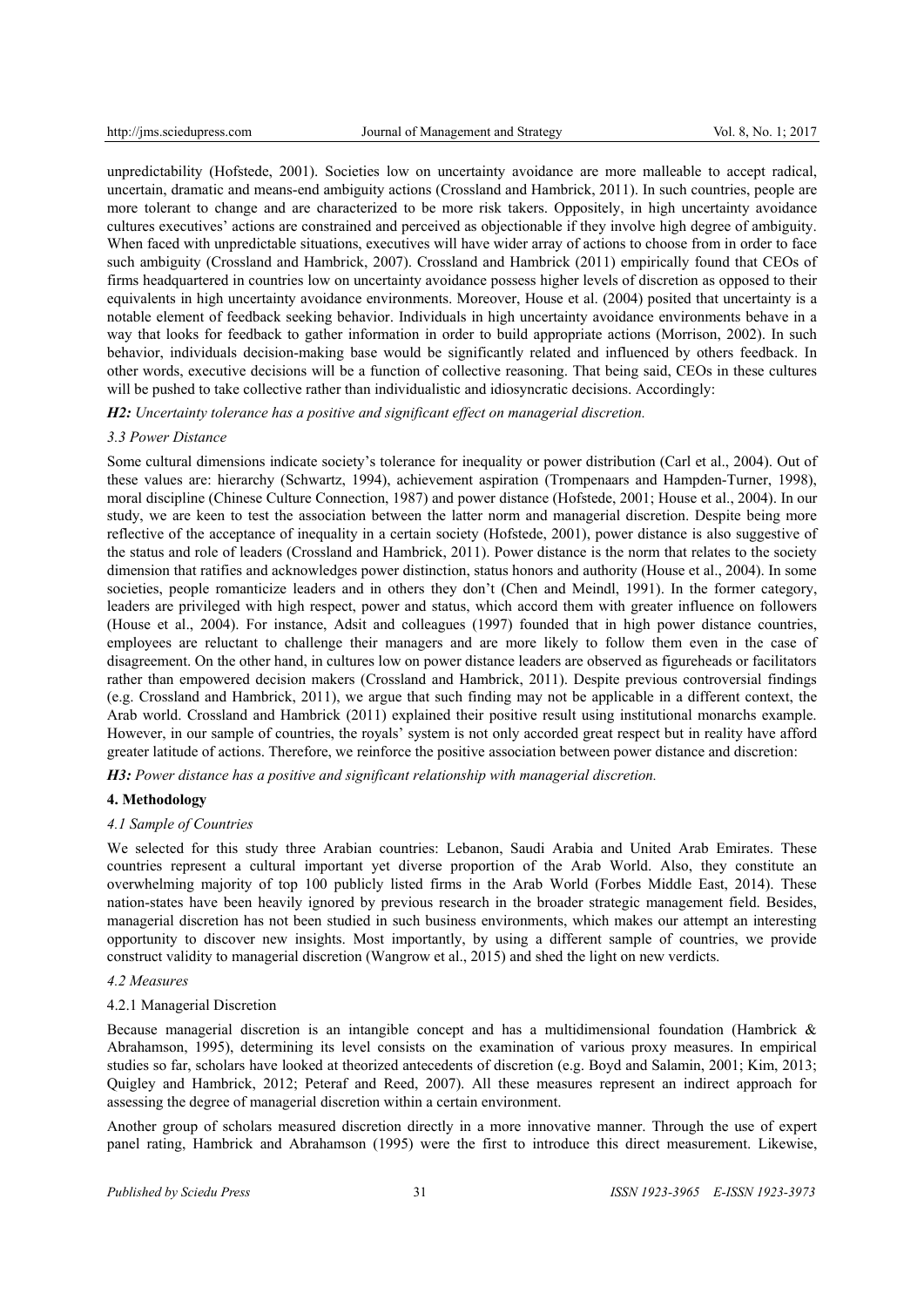Crossland and Hambrick (2011) departed from the same position where they measured national discretion level using two expert panels: academics and fund managers. Therefore, expert panel, if appropriately chosen, provide consistent and valid assessments of organizational phenomena including business strategies (Snow and Hambrick, 1980), and strategic decision processes (Fredrickson, 1986). Accordingly, we sought discretion ratings from a panel of prominent cross-cultural scholars who published work on cross-cultural business phenomena in the Arab world.

We searched the social citation index for recent studies published in 3 and 4 stars' business and management journals from 2008 to 2015, with terms such as: "Cross-Cultural", "Arab", "Middle-East", "Arabian Countries", "the Arab World", "Arabic Culture" in titles, keywords and abstracts. The search resulted in 158 articles. Around hundred and three scholars have authored or co-authored at least two of these studies. We contacted these scholars and asked them to participate in our study. Following Crossland and Hambrick (2011), we asked them to rate on a 7 points Likert-scale, varying from *'to a very small extent'* to *'to a very large extent'*, their perception of the degree of discretion provided to CEOs in the Kingdom of Saudi Arabia, Lebanon, and United Arab Emirates. Of the 103 scholars contacted, 54 (52%) granted participation and provided utilizable responses. This panel provided 138 ratings, with every country receiving between 39 and 50 ratings (overall mean of 46 scores per country).

As these raters compromise the entire sample and every country discretion score was rated by the same k panelists (Shrout & Fleiss, 1979), we computed ICC  $(3, k)$  to assess the inter-rater reliability. ICC coefficient was 0.83 indicating high inter-rater reliability (e.g. Taggar, 2002).

## 4.2.2 Cultural Practices

Following recent management research (Basuil and Datta, 2015), we derived cultural scores using the cultural practices scale of House et al. (2004). We employed GLOBE Beta questionnaire and followed similar approach used by House et al. (2004). We identified five distinct industries: Fast Moving Consumer Goods (FMCG), Medial Appliances & Equipment, Banking, Retail (Fashion & Accessories) and Real Estate & Construction. We approached middle managers of domestic firms (57 firms in total) operating in these industries. Participants had an average age between 30 to 34 years old, highly educated with majority (83.7%) having an undergraduate university degree or higher, have a position tenure (as a middle manager) more than 3 years and work for small to medium enterprises (38.1% of respondents work for companies having 50 to 249 employees, 8% in companies with 250 to 499 employees and 36.3% for companies having more than 500 employees). Out of the 600 surveys sent, we received 375 completed and usable responses.

To verify the aggregation of individual scores to the societal level, we computed rwg (j) according to James et al. (1984). The average rwg (j) for our respondents was .80 indicating strong inter-rater agreement and larger reduction of error variance. This is higher than the traditional cut point of .70 (Lance et al., 2006). Also, we computed intraclass correlation coefficient for all society cultural norms, which was .16. Such value indicates that only 16% of variance is attributable to between society differences. It is not surprising that with all the differences between the studied societies only 16% is related to variance between societies. Accordingly, these statistical measures strongly support and justify the aggregation of our respondents' ratings to represent the society level. Furthermore, average Cronbach's Alpha for 375 participants was .88 indicating high internal consistency and strong relationship among the items constituting the scales used in this study. Also, the average ICC two-way random effect measure (Shrout  $\&$ Fleiss, 1979) was .96 suggesting a strong inter-rater reliability. Consequently, these results indicate that our study participants were highly reliable, consistent in their society ratings and provided valid responses to be used for the society level of analysis. Scores are illustrated in Table 1.

| Country                 | Managerial Discretion | <b>Cultural Practices</b> |                              |                |
|-------------------------|-----------------------|---------------------------|------------------------------|----------------|
|                         |                       | Individualism             | <b>Uncertainty Tolerance</b> | Power Distance |
| Kingdom of Saudi Arabia | 4.20                  | $-4.68$                   | $-4.68$                      | 4.88           |
| Lebanon                 | 4.72                  | $-4.14$                   | $-3.36$                      | 5.50           |
| United Arab Emirates    | 5.06                  | $-3.06$                   | $-3.00$                      | 5.46           |

Table 1. Managerial discretion and cultural practices country mean scores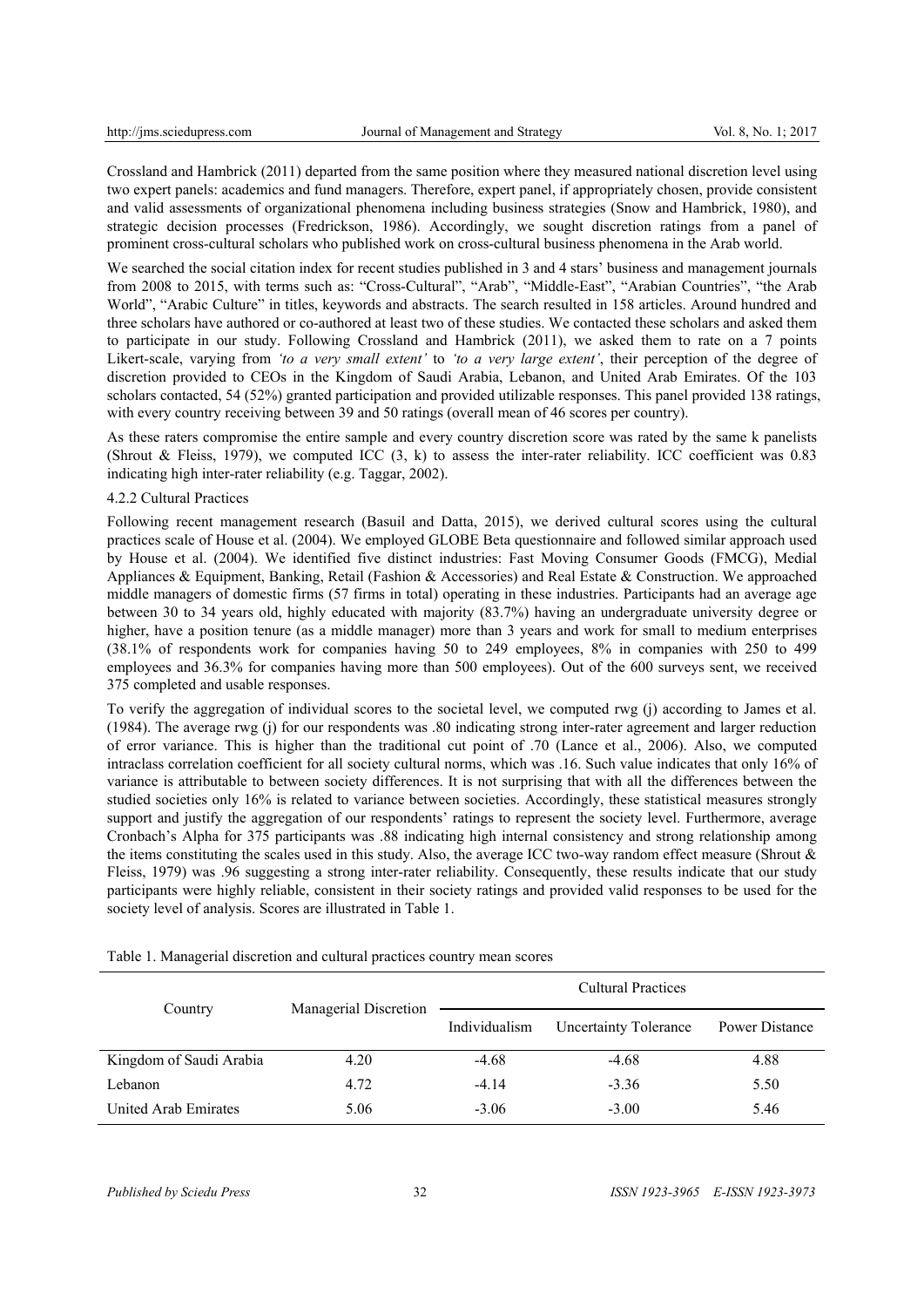# **5. Analysis**

We performed fixed-effect regression analysis in which country level discretion scores generated from the expert panel were the dependent variables, and country cultural scores were the independent variables. We used such technique because each rater is distinct from the other in terms of the number of countries he/she rates and the tendency of his/her rating. Not all panelists provided scores for all countries and each gave distinct score (either low or high). Thus, fixed-effect regression in this context takes into account the inter-rater differences (Green, 1997) and treats each panelist as a fixed-effect. As opposed to ordinary least square (OLS) regression analysis, the fixed-effect addresses the heterogeneity between raters along with controlling for the distinctive panelists' rating pattern (Hsiao, 2003). This enables more accurate analysis that illustrates each scholar exclusive intercept and control for unobserved heterogeneity between raters (Kennedy, 2008).

# **6. Findings**

Table 2, respresents the descriptive statistics and bivariate correlations between variables. Fixed-effect regression results are presented in Table 3. We argued in Hypothesis 1 that the more that a society practices encourage individualistic behaviour the greater the discretion available to CEOs. Model (1) shows strong negative and significant relationship between institutional collectivism and managerial discretion ( $p<0.05$ ), thus supporting H1. Model (2) which illustrates the relationship between uncertainty avoidance and managerial discretion, indicate a significant negative relationship ( $p<0.05$ ) providing strong support for H2, which argued that the more a society promote uncertainty avoidance behaviour the less the discretion available to CEOs of firms headquartered in that society. H3 suggested that higher power distance practices have a positive relationship with CEOs discretion has been strongly supported as illustrated in Model (3) (p<0.05). As opposed to Crossland & Hambrick (2011), power distance in the Arab world has yielded positive impact on managerial discretion.

|                                                                                                                                                                                                                                                                                                                                | Mean    | S.d  | Model $(1)$              | Model $(2)$              | Model $(3)$              |
|--------------------------------------------------------------------------------------------------------------------------------------------------------------------------------------------------------------------------------------------------------------------------------------------------------------------------------|---------|------|--------------------------|--------------------------|--------------------------|
|                                                                                                                                                                                                                                                                                                                                |         |      |                          |                          |                          |
| Managerial Discretion <sup>1</sup>                                                                                                                                                                                                                                                                                             | 4.66    | 0.43 | $\overline{\phantom{a}}$ |                          |                          |
| Individualism <sup>2</sup>                                                                                                                                                                                                                                                                                                     | $-3.96$ | 0.82 | 0.935                    | $\overline{\phantom{0}}$ |                          |
| Uncertainty Avoidance <sup>2</sup>                                                                                                                                                                                                                                                                                             | $-3.68$ | 0.88 | 0.980                    | 0.873                    | $\overline{\phantom{0}}$ |
| Power Distance <sup>2</sup>                                                                                                                                                                                                                                                                                                    | 5.28    | 0.34 | 0.896                    | 0.717                    | 0.966                    |
| $\mathbf{M}$ 120. $\mathbf{L}$ 2. $\mathbf{A}$ $\mathbf{A}$ $\mathbf{A}$ $\mathbf{A}$ $\mathbf{A}$ $\mathbf{A}$ $\mathbf{A}$ $\mathbf{A}$ $\mathbf{A}$ $\mathbf{A}$ $\mathbf{A}$ $\mathbf{A}$ $\mathbf{A}$ $\mathbf{A}$ $\mathbf{A}$ $\mathbf{A}$ $\mathbf{A}$ $\mathbf{A}$ $\mathbf{A}$ $\mathbf{A}$ $\mathbf{A}$ $\mathbf{A$ |         |      |                          |                          |                          |

# Table 2. Descriptive statistics & bivariate correlation

 $N^{1}= 138$ ;  $n^{2}=3$ ; \*p < 0.05, \*\* p < 0.01, \*\*\* p < 0.001.

## Table 3. Fixed-effect regression: The effect of cultural practices on managerial discretion.

|                              | Model $(1)$ | Model $(2)$ | Model $(3)$ |
|------------------------------|-------------|-------------|-------------|
| Constant                     | $6.642***$  | $6.372***$  | 1.061       |
| Individualism                | $0.503*$    |             |             |
|                              | (0.204)     |             |             |
| <b>Uncertainty Avoidance</b> |             | $0.463*$    |             |
|                              |             | (0.191)     |             |
| <b>Power Distance</b>        |             |             | 1.086*      |
|                              |             |             | (0.500)     |
| F                            | $6.09*$     | 5.87*       | 4.72        |
| $\mathbf{R}^2$               | 0.46        | 0.46        | 0.45        |

N= 138; \*p < 0.05, \*\* p < 0.01, \*\*\* p < 0.001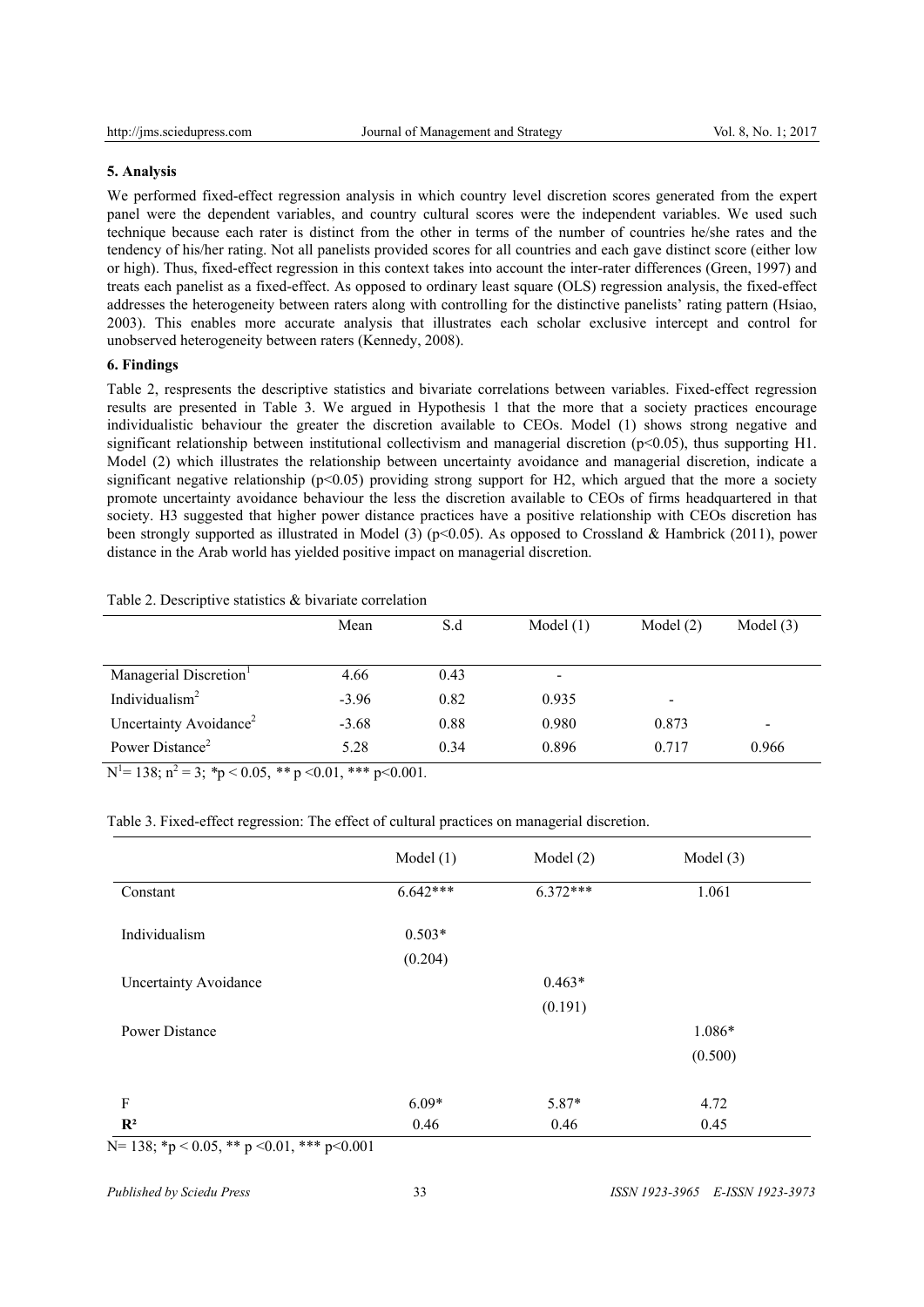## **7. Discussion & Conclusion**

In this study we drew on the institutional theory to depict that managerial discretion is not only a function of executive individualities, organizational and industry characteristics, but also dependent on the national culture. We assured that some countries enable executives to take idiosyncratic actions, whereas, others confer little latitude of actions. Most importantly, we demonstrated that the context in which discretion is studied is a crucial parameter to validate and define such construct. While managerial discretion has indicated high context dependency, we observed that few cultural dimensions exhibited similar effect. Individualism and uncertainty tolerance were in the same direction of the results presented in Crossland and Hambrick (2011). In this vein, we have been able to empirically validate the national-level construct of managerial discretion.

Although, Crossland and Hambrick (2011) found a negative relationship between power distance and managerial discretion, our findings demonstrated the contrary. Societies that appreciate and encourage inequality amongst its member, accord leaders and particularly executives more status and privilege. In such cultural environments, executives are not accorded with high status as a form of emotional compensation (Crossland and Hambrick, 2011), rather they exert the power assigned to them and enjoy wider array of actions to be implemented. Because, subordinates are not able to confer higher hierarchical decisions, CEOs are afforded with enough power to take bold and idiosyncratic actions. These societies tend to romanticize their leaders (Krull et al., 1999) and by doing that leaders would be able exert their power and take subjective decisions. Again this redirects to the context in which discretion is studied. In Arabian countries, leaders and executives in position of power exert and continuously seek to enlarge the gap with their subordinates. In contrast, European and Anglo American countries may not experience the same hierarchical power. These collectives accord executives status and respect but perceive them as figureheads rather than bold decisions-makers.

Similar to any other study, our paper has some limitations. Frist, we tested our hypothesis using a small/moderate size sample of countries. We restricted our sample to three countries from the Arab world; this has resulted in omitting other important countries (e.g. Egypt, Qatar) whose becoming an important financial/business power in that region. Similar to what we have done, future work, should consider broadening the geographical scope of managerial discretion. Second, we explored the nature and antecedents of managerial discretion at the national level but we did not examine its consequences. As discretion is the primary construct that drives CEO effect on firm performance in a US context (Quigley and Hambrick, 2015), future work should test this proposition in a new cultural context and see whether the generalizability of CEO effect holds.

# **References**

- Adsit, D.J., London, M., Crom, S., & Jones, D. (1997). Cross-cultural differences in upward ratings in a multinational company. *The International Journal of Human Resource Management*, *8*, 385-401. https://doi.org/10.1080/095851997341513
- Ali, A.J., Taqi, A.A., & Krishnan, K. (1997). Individualism, collectivism and decision styles of managers in Kuwait. *Journal of Social Psychology*, *137*, 629-637. https://doi.org/10.1080/00224549709595484
- Andrews, K. (1971). *The concept of corporate strategy*. Homewood, IL: Dow Jones-Irwin, Inc.
- Basuil, D.A., & Datta, D.K. (2015). Effects of Industry- and Region-Specific Acquisition Experience on Value Creation in Cross-Border Acquisitions: The Moderating Role of Cultural Similarity. *Journal of Management Studies*, *52*, 766-795. https://doi.org/10.1111/joms.12128
- Boyd, B.K., & Salamin, A. (2001). Strategic reward systems: A contingency model of pay system design. *Strategic Management Journal*, *22*, 777-792. https://doi.org/10.1002/smj.170
- Carl, D., Gupta, V., & Javidan, M. (2004). Power distance. In R. J. House, P. J. Hanges, M. Javidan, P. W. Dorfman, & V. Gupta (Eds.), *Culture, leadership, and organizations: The GLOBE study of 62 societies*. Thousand Oaks, CA: Sage.
- Carpenter, M.A., & Golden, B.R. (1997). Perceived managerial discretion: A study of cause and effect. *Strategic Management Journal*, *18*, 187-206. https://doi.org/10.1002/(SICI)1097-0266(199703)18:3<187::AID-SMJ861>3.0.CO;2-U
- Chen, C., & Meindl, J. (1991). The construction of leadership images in the popular press: The case of Donald Burr and People Express. *Administrative Science Quarterly*, *36*, 521-551. https://doi.org/10.2307/2393273
- Child, J. (1997). Strategic choice in the analysis of action, structure, organizations and environment: Retrospect and prospect. *Organization Studies*, *18*, 43-76. https://doi.org/10.1177/017084069701800104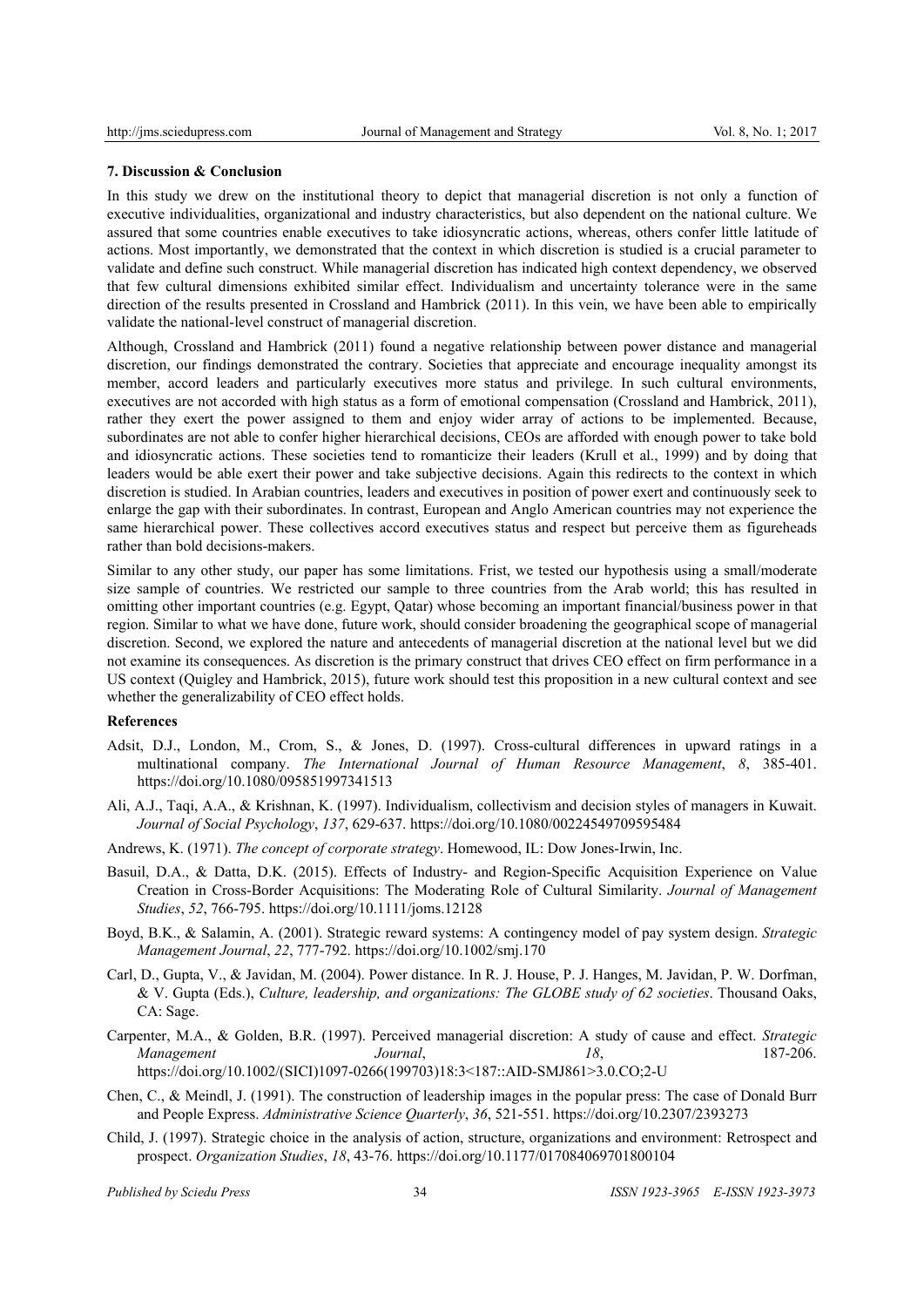- Chinese Culture Connection. (1987). Chinese values and the search for culture-free dimensions of culture. *Journal of Cross-Cultural Psychology*, *18*, 143-164. https://doi.org/10.1177/0022002187018002002
- Crossland, C., & Hambrick, D.C. (2007). How national systems differ in their constraints on corporate executives: A study of CEO effects in three countries. *Strategic Management Journal*, *28*, 767-789. https://doi.org/10.1002/smj.610
- Crossland, C., & Hambrick, D.C. (2011). Differences in managerial discretion across countries: How nation-level institutions affect the degree to which CEOs matter. *Strategic Management Journal*, *32*, 797-819. https://doi.org/10.1002/smj.913
- DiMaggio, P., & Powell, W. (1983). The iron cage revisited: institutional isomorphism and collective rationality in organizational fields. *American Sociological Review*, *48*, 147–160. https://doi.org/10.2307/2095101
- Dollinger, M.J., Golden, P.A., & Saxton, T. (1997). The effect of reputation on the decision to joint venture. *Strategic Management Journal*, *18*, 127-140. https://doi.org/10.1002/(SICI)1097-0266(199702)18:2<127::AID-SMJ859>3.0.CO;2-H
- Dorfman, P.W. (1998). Implications of vertical and horizontal individualism and collectivism for leadership effectiveness. In J. L. C. Cheng & R. B. Peterson (Eds.), *Advances in international comparative management*. Stamford, CT: JAI Press.
- Erez, M., & Earley, P.C. (1993). *Culture, self-identity, and work*. New York: Oxford University Press. https://doi.org/10.1093/acprof:oso/9780195075809.001.0001
- Finkelstein, S. (2009). Why is industry related to CEO compensation? A managerial discretion explanation. *Open Ethics Journal*, *3*, 42-56. https://doi.org/10.2174/1874761200903020042
- Forbes Middle East. (2014). Top 500 Companies in the Arab World. Retrieved September 22, 2015, from http://www.forbesmiddleeast.com/en/lists/read/2014/top-companies-in-the-arab-world/listid/177
- Fredrickson, J.W. (1986). The strategic decision process and the organizational structure. *Academy of Management Review*, *11*, 280-297.
- Goll, I., Johnson, N.B., & Rasheed, A.A. (2008). Top management team demographic characteristics, business strategy, and firm performance in the US airline industry: The role of managerial discretion. *Management Decision*, *46*, 201-222. https://doi.org/10.1108/00251740810854122
- Green, W.H. (Eds.). (1997). *Econometric Analysis* (3rd ed.). Upper Saddle River, NJ: Prentice-Hall.
- Hambrick, D.C. (2007). Upper echelons theory: An update. *Academy of Management Review*, *32*, 334-343. https://doi.org/10.5465/AMR.2007.24345254
- Hambrick, D.C., & Abrahamson, E. (1995). Assessing managerial discretion across industries: A multi-method approach. *Academy of Management Journal*, *38*, 1427-1441. https://doi.org/10.2307/256864
- Hambrick, D.C., & Finkelstein, S. (1987). Managerial discretion: A bridge between polar views of organizational outcomes. *Research in Organizational Behavior*, *9*, 369-406.
- Hambrick, D.C., & Mason, A.P. (1984). Upper echelons: the organization as a reflection of its top managers. *The Academy of Management Review*, *9*, 193-206.
- Hambrick, D.C., & Quigley, T.J. (2014). Toward more accurate contextualization of the CEO effect on firm performance. *Strategic Management Journal*, *35*, 473-491. https://doi.org/10.1002/smj.2108
- Hannan, M.T., & Freeman, J. (1977). The population ecology of organizations. *American Journal of Sociology*, *82*, 929-964. https://doi.org/10.1086/226424
- Hofstede, G. (Eds.). (2001). *Culture's consequences: Comparing values, behaviors, institutions, and organizations across nations* (2nd ed.). Thousand Oaks, CA: Sage.
- House, R., Hanges, P., Javidan, M., Dorfman, P., & Gupta, V. (2004). *Culture, Leadership, and Organizations: The GLOBE Study of 62 Societies*. Thousand Oaks, CA: Sage.
- Hsiao, C. (Eds.). (2003). *Analysis of Panel Data* (2<sup>nd</sup> ed.). Cambridge: Cambridge University Press
- James, L.R., Demaree, R.G., & Wolf, G. (1984). Estimating within group interrater reliability with and without response bias. *Journal of Applied Psychology*, *69*, 85-98. https://doi.org/10.1037/0021-9010.69.1.85